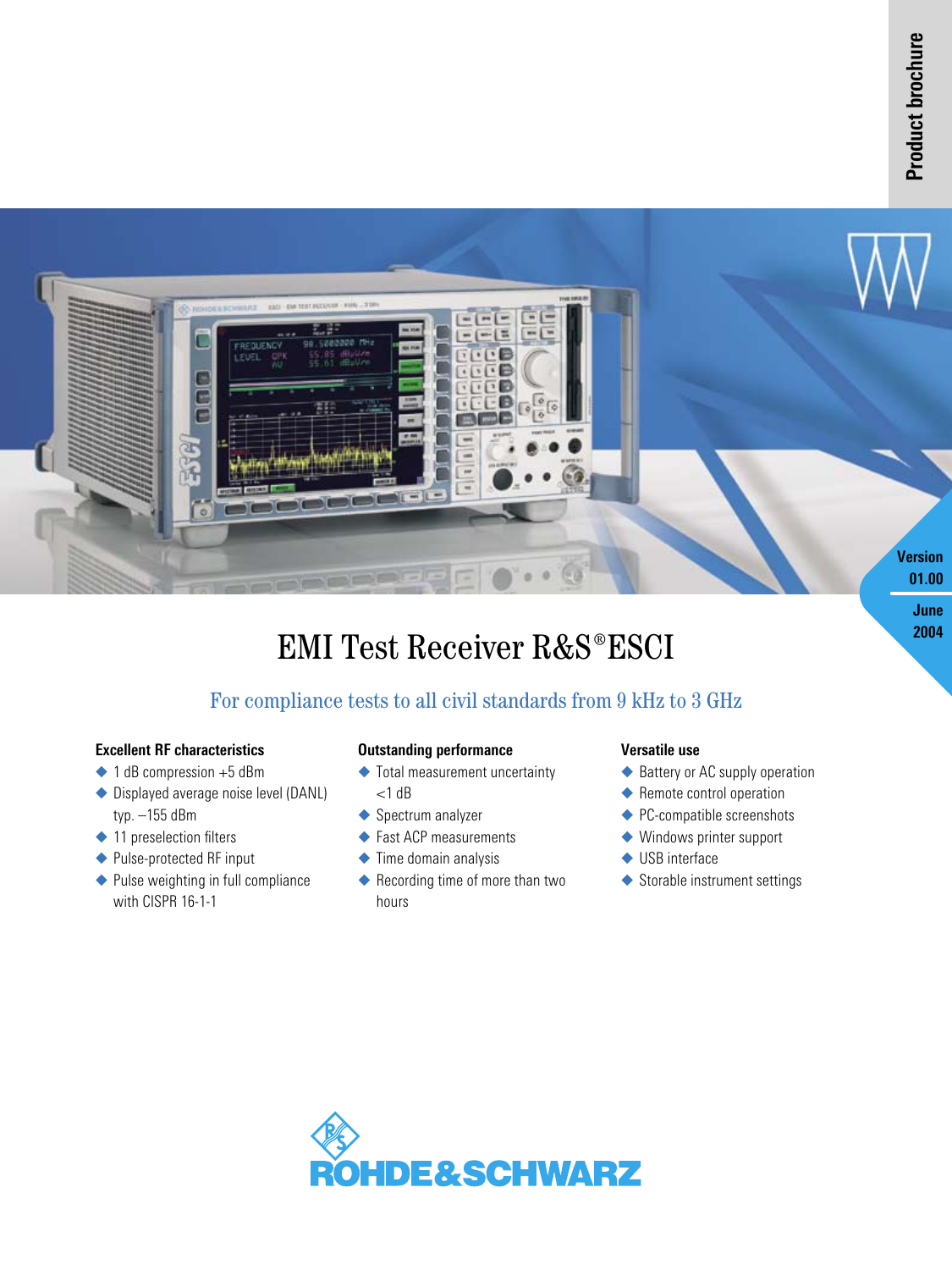# Full-compliance tests for certification …

#### **Excellent test receiver characteristics**

- ◆ Pulse-protected RF input
- ◆ Total measurement uncertainty <1 dB
- ◆ EMI measurement bandwidths 200 Hz, 9 kHz, 120 kHz, 1 MHz
- ◆ Peak (max, min), quasi-peak, RMS, CISPR average and average detectors (max. three detectors simultaneously)
- ◆ Pulse weighting conforming to CISPR 16-1-1 with quasi-peak detector
- $\triangle$  11 preselection filters and built-in preamplifier
- ◆ For all civil EMI standards such as CISPR, EN, ETS, FCC, ANSI C63.4, VCCI and VDE
- ◆ Time domain analysis, e.g. for measuring click interference

#### **Speed**

- **Receiver mode**
- Measurement times from  $100 \mu s$ (SCAN mode)
- **Spectrum analyzer mode**
- Sweep times from 2.5 ms to 16 000 s (span ≥10 Hz)
- $-$  Zero span (time domain) from 1  $\mu$ s to 16 000 s, resolution 125 ns

#### **Spectrum analyzer**

- ◆ Switch-selected preamplifier and preselection
- ◆ Resolution bandwidths from 10 Hz to 3 MHz (in steps of 1/3/10)
- ◆ Digital filters from 1 Hz to 30 kHz
- ◆ Channel filters from 100 Hz to 5 MHz
- ◆ Fast ACP measurements in time domain

#### **Performance**

- $\triangle$  1 dB compression  $+5$  dBm nominal (without preselection)
- ◆ Displayed average noise level (DANL) typ.  $-155$  dBm (RBW = 10 Hz, preamplifier on)
- $\blacktriangleright$  Phase noise (f = 500 MHz) typ. –113 dBc (1 Hz) (at 10 kHz from carrier)
- ◆ Programmable scan table with up to ten subranges
- ◆ Comprehensive test and analysis functions
- ◆ Limit lines to civil standards
- ◆ Frequency-dependent transducer factors and sets taken into account
- ◆ Power supply for accessories such as sensors, probes or antennas

## Applications

The EMI Test Receiver R&S®ESCI is a new addition to the tried-andtested family of top-class EMI test receivers from Rohde & Schwarz with

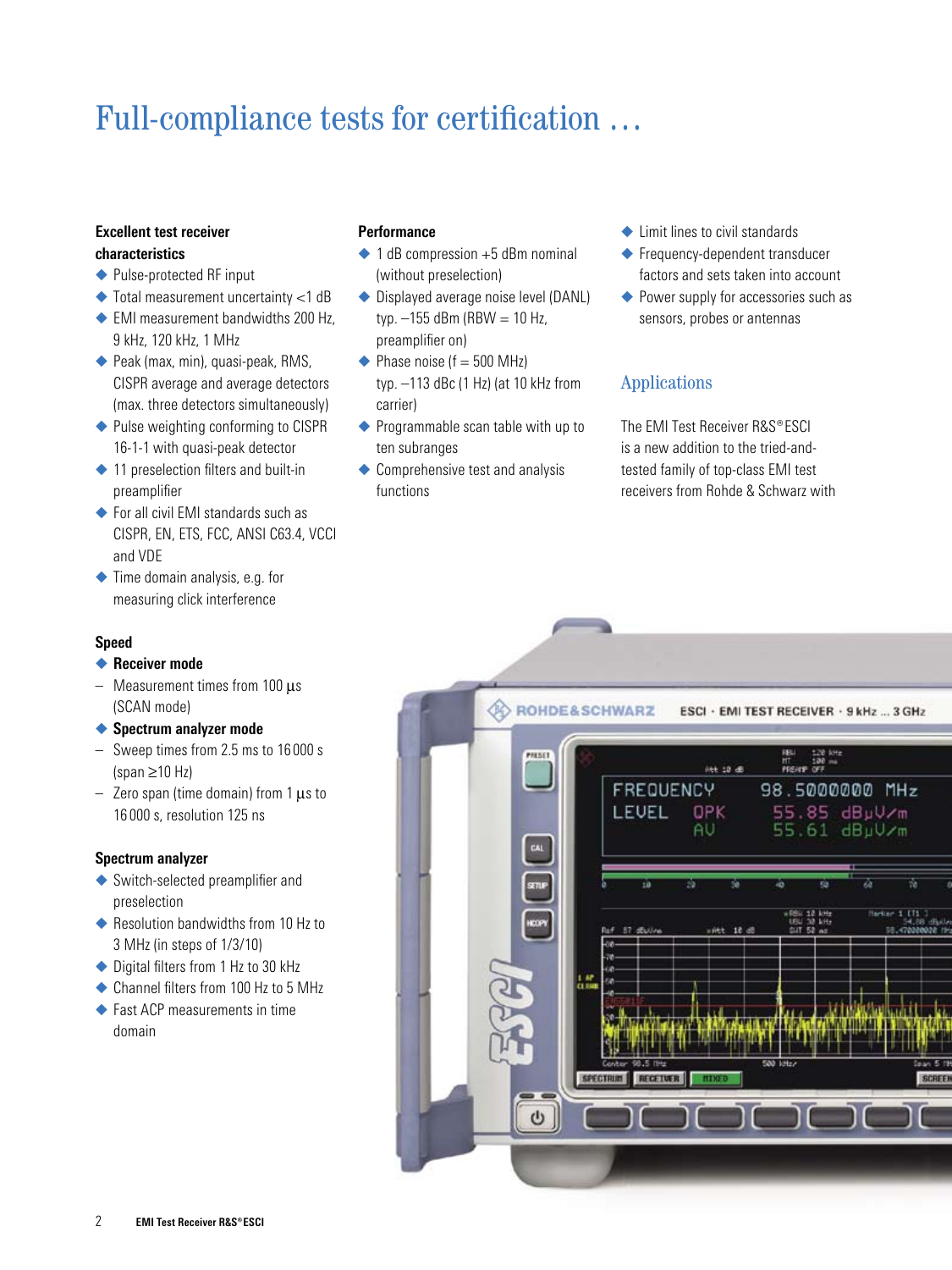## … enhanced by spectrum analyzer functionality for laboratory applications

a spectrum analyzer platform. The R&S®ESCI provides measurements in full compliance with CISPR 16-1-1. The instrument operates in the frequency range from 9 kHz to 3 GHz and is equipped with a 21 cm TFT colour display.

The EMI Test Receiver R&S®ESCI measures electromagnetic emissions in line with all civil standards and combines several types of instrument in one:

- ◆ Portable, manually controllable EMI test receiver with a weight of approx. 10 kg; suitable for mobile use independently of the AC supply with the R&S®FSP-B30 and R&S®FSP-R31 battery options fitted
- Automatic, standard-conforming test receiver that performs measurements for certifications as a stand alone unit
- ◆ System-compatible test receiver capable of remote control via the IEC/IEEE bus interface or the LAN interface using EMI software packages, e.g. R&S®EMC32



- ◆ Spectrum analyzer with excellent RF characteristics and comprehensive test functionality for laboratory measurements and also for measurements in compliance with mobile radio standards, featuring an RMS detector, selectable ACP standard and channel bandwidths up to 5 MHz
- $\triangle$  Time domain analyzer for measuring click interference, capable of recording interference versus time for more than two hours

The measurements required in order to verify electromagnetic compatibility are laid down in international and national legislation and standards. The time that is spent measuring conducted and radiated EMI until approval and CE certification are obtained is substantial.

The R&S®ESCI is backed by decades of experience gained by Rohde & Schwarz in the development of test receivers and spectrum analyzers. The test receiver's optimized operating concept makes this know-how easily accessible to the user.

The instrument's built-in intelligence significantly reduces the required measurement effort. Specially designed for performing EMI measurements, the test receiver furnishes results at maximum speed and accuracy in accordance with the requirements published by CISPR, CENELEC, ETSI, FCC, VCCI and VDE.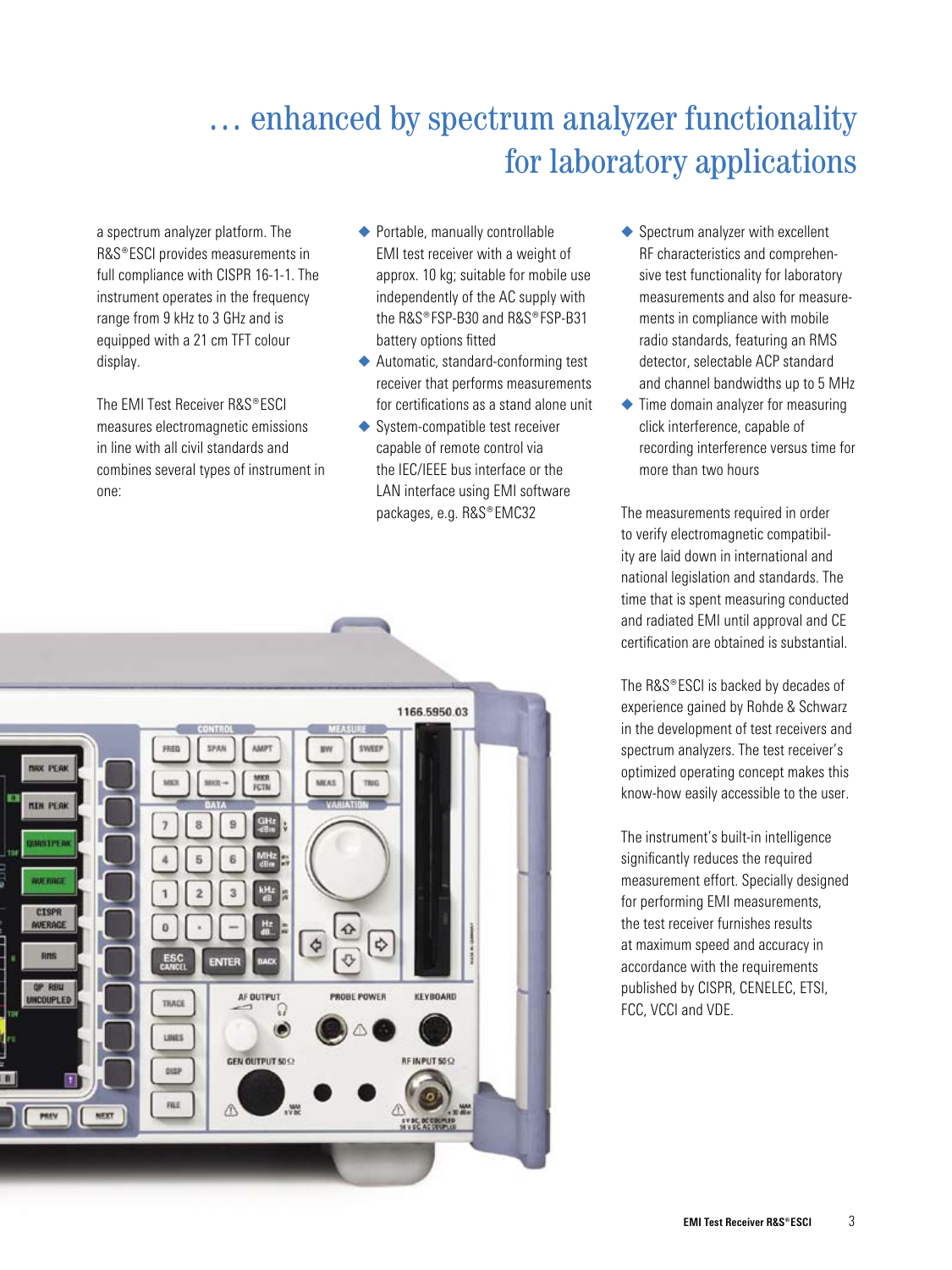## Compact tester up to 3 GHz …



### Outstanding features

- ◆ Unprecedented wealth of functions
- Maximum measurement speed
- ◆ Superior measurement accuracy

The  $RAS^{\circ}ESCI$  sets new standards in terms of scope of functions, measurement speed and measurement accuracy in the range up to 3 GHz.

The use of innovative techniques such as an LSI frontend and largely digital signal processing, in conjunction with ASICs developed by Rohde & Schwarz, results in excellent specifications and high reliability.

The functionality of a conventional "compliance tester" for civil applications has been expanded by a wide range of spectrum analyzer functions.

#### **EMI TEST RECEIVER**

- ◆ Integrated preselection and 20 dB preamplifier
- ◆ Weighting with peak, quasi-peak, RMS, CISPR AV and AV detectors (max. three detectors simultaneously)
- ◆ CISPR-conforming EMI measurement bandwidths: 200 Hz, 9 kHz, 120 kHz, 1 MHz
- ◆ Pulse weighting conforming to CISPR 16-1-1, including single pulses
- ◆ For all civil EMI standards such as CISPR, EN, ETS, FCC, ANSI C63.4, VCCI and VDE

#### **SPECTRUM ANALYZER**

- ◆ Resolution bandwidths from 10 Hz to 3 MHz (in steps of 1/3/10)
- RMS detector for measurements on digitally modulated signals
- ◆ Channel filter bandwidths from 100 Hz to 5 MHz
- ◆ Test routines for determining TOI, ACPR, OBW

## EMC performance features

- ◆ Total measurement uncertainty
	- Receiver mode <1 dB
	- Spectrum analyzer mode <0.5 dB (without preselection)
- ◆ Displayed average noise level (DANL) **–155 dBm** (10 Hz)
- ◆ Noise figure typ. 7 dB
- ◆ Overview measurements in spectrum analyzer mode
- ◆ User-programmable scan tables
- ◆ Display and comparison of results with limit lines
- $\triangle$  Inclusion of correction values for cable loss, coupling networks and antennas in the form of transducer factors
- ◆ Data reduction and modification of frequency list for weighted final measurement
- ◆ Bargraph display for various detectors with Max Hold indication
- ◆ Overload indication
- ◆ Built-in AF demodulator
- ◆ Bright 21 cm TFT colour display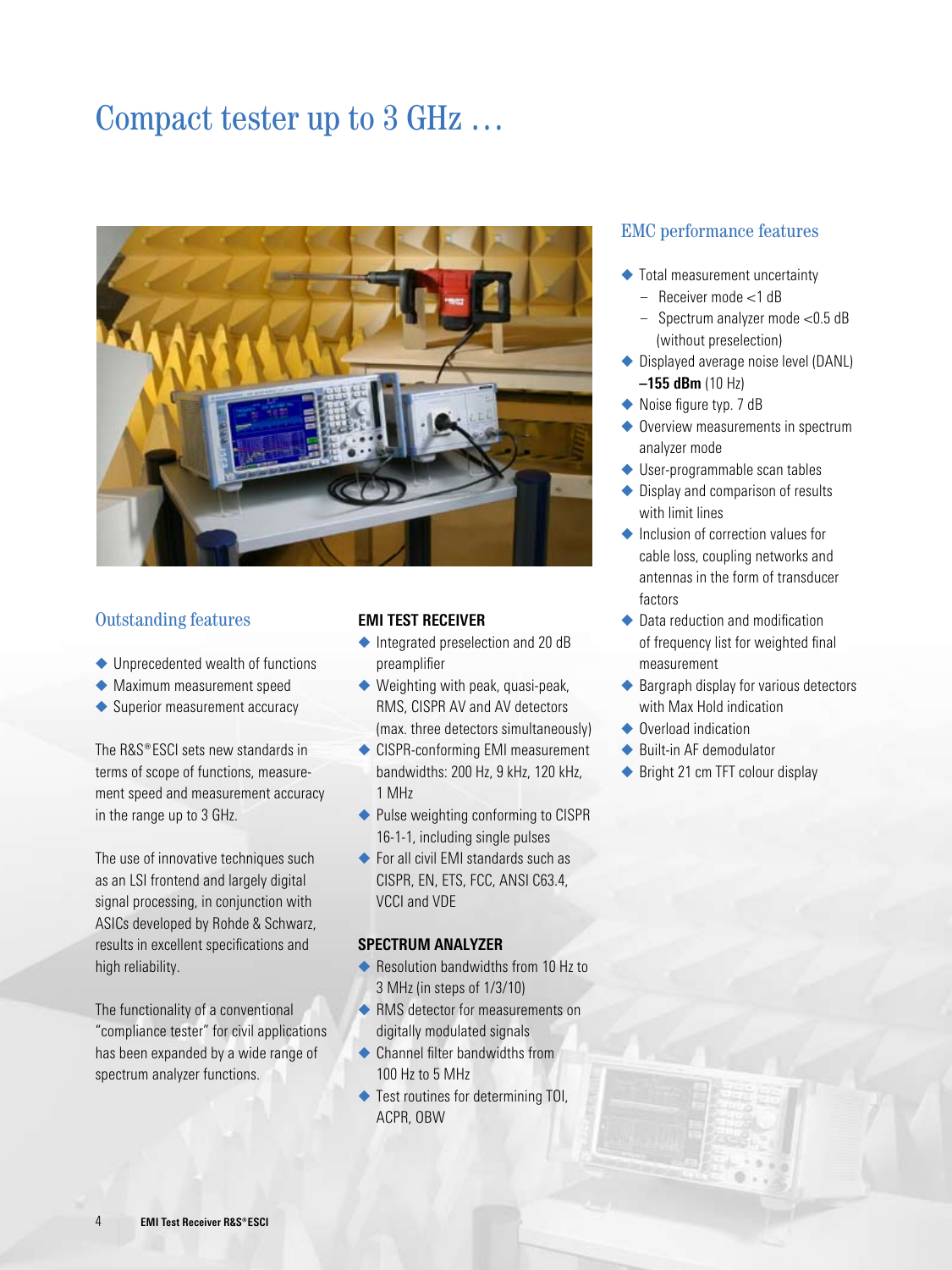## ... for EMI full-compliance measurements

## High measurement speed

The  $RAS^*ESCI$  allows fast detection of critical frequencies by repetitive overview measurements

◆ in spectrum analyzer mode from 2.5 ms per sweep (for span >10 Hz)

This is followed by exact frequency identification

 $\bullet$  in receiver mode from 100  $\mu$ s per frequency step

The prescan measurement is performed, for example, with the peak and the average detector operating simultaneously. Only a short measurement time per frequency is required since the final measurement involves performing standard-conforming weighting at fewer frequencies for an extended measurement time.





For single-frequency measurements, the marker is coupled with the quasipeak detector (CISPR) and the receiver frequency. The marker is manually moved across the entire spectrum to critical frequencies.

The bright 21 cm colour display provides a quick view of measurements and results in full-screen and in split-screen mode. The user can select the colours for the various graphical components such as the background, traces, limit lines, markers, softkeys, etc.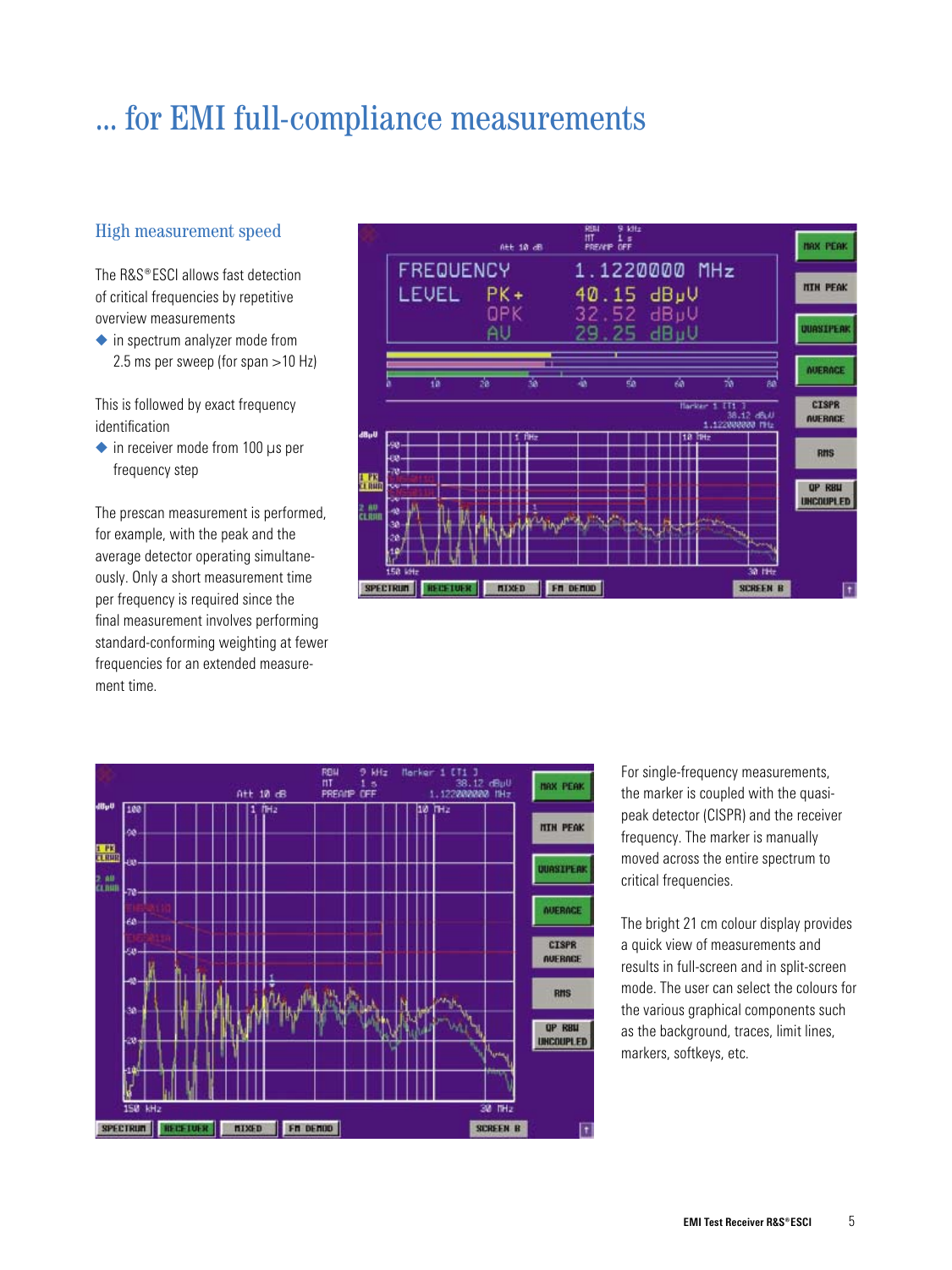

The frequency list generated as a result of the prescan and subsequent data reduction can be edited for the final measurement by using the marker function (ADD to Peak List). It is also possible to delete frequencies from the list.

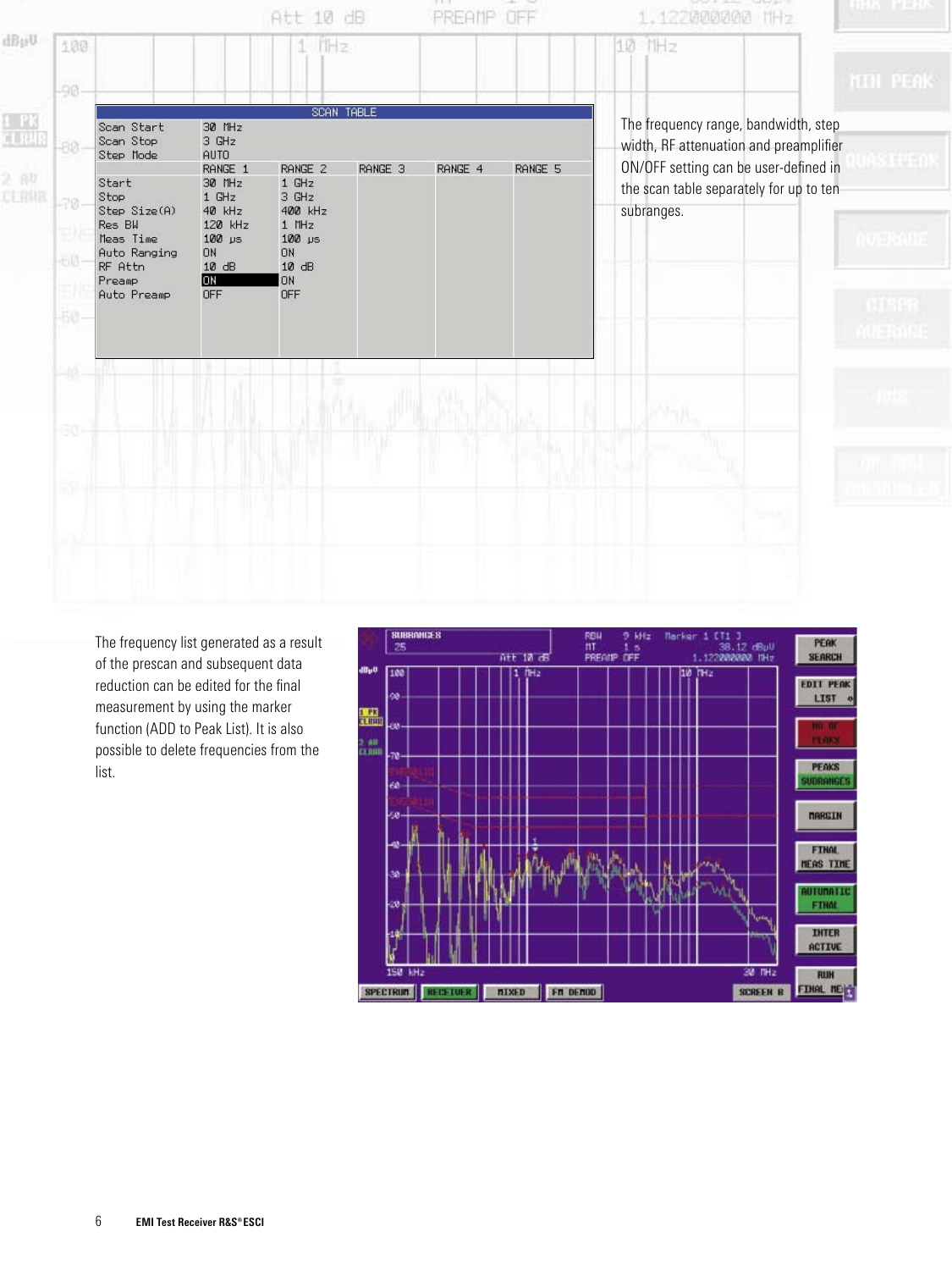|                |                  |                   | EDIT PEAK LIST (Prescan Results) |                |
|----------------|------------------|-------------------|----------------------------------|----------------|
|                | Trace1:          | EN55011Q          |                                  |                |
|                | Trace2:          | <b>EN55011A</b>   |                                  |                |
|                | Trace3:          | $\frac{1}{2}$     |                                  |                |
|                | TRACE            | FREQUENCY         | LEVEL dBµV                       | DELTA LIMIT dB |
| $\mathbf{1}$   | Max Peak         | $206$ kHz         | 43.82 L1 gnd                     | $-19.54$       |
| $\mathbf{z}$   | Average          | 206 kHz           | 42.64<br>$L1$ gnd                | $-10.72$       |
| $\tilde{z}$    | Average          | 230 kHz           | 26.82<br>L1 gnd                  | $-25.62$       |
| $\mathbf{1}$   | Max Peak         | 306 kHz           | 47.14<br>L1 gnd                  | $-12.93$       |
| $\mathbf{z}$   | Average          | 306 kHz           | 47.02<br>$L1$ qnd                | $-3.05$        |
| $\mathbf{1}$   | Max Peak 398 kHz |                   | 31.56<br>L1 qnd                  | $-26.33$       |
| $\overline{2}$ | Average          | 398 kHz           | 29.85<br>L1 qnd                  | $-18.03$       |
| $\mathbf{1}$   | Max Peak         | 450 kHz           | 42.19<br>$L1$ qnd                | $-14.68$       |
| $\mathbf{2}$   | Average          | 450 kHz           | 41.45<br>L1 gnd                  | $-5.41$        |
| $\mathbf{1}$   | Max Peak 654 kHz |                   | 38.78<br>L1 gnd                  | $-17.21$       |
| $\tilde{z}$    | Average          | 654 kHz           | 38.45<br>L1 gnd                  | $-7.54$        |
| $\mathbf{1}$   | Max Peak         | 670 kHz           | 40.21<br>L1 gnd                  | $-15.78$       |
| $\mathbf{z}$   | Average          | 670 kHz           | 39.70<br>$L1$ qnd                | $-6.29$        |
| $\mathbf{1}$   | Max Peak         | 894 kHz           | 32.06<br>$L1$ qnd                | $-23.93$       |
| $\mathbf{Z}$   | Average 902 kHz  |                   | 31.66<br>$L1$ qnd                | $-14.33$       |
| $\mathbf{1}$   | Max Peak         | 1.246 MHz         | 34.34<br>$L1$ qnd                | $-21.65$       |
| $\mathbf{z}$   | Average          | $1.246$ MHz       | 33.75<br>$L1$ and                | $-12.25$       |
| $\mathbf{1}$   | Max Peak         | 1.418 MHz         | 38.30<br>$L1$ and                | $-17.69$       |
| $\tilde{z}$    |                  | Average 1.418 MHz | 38.11<br>L1 qnd                  | $-7.89$        |
| $\mathbf{1}$   | Max Peak         | 1.578 MHz         | 38.43<br>L1 gnd                  | $-17.56$       |

In addition to the graphical representation of results, a list of measured values is output including, for example, the selected phase and grounding condition. This is an important prerequisite for overall measurement reproducibility and the retrieval of critical frequencies.

When a line impedance stabilization network (LISN) from Rohde & Schwarz is used in the automatic final measurement (remote control via the USER PORT), switchover is made between all possible settings, and the maximum value together with the selected phase and grounding condition is returned and stored in the final result list.

-30

 $-20.$ 



crist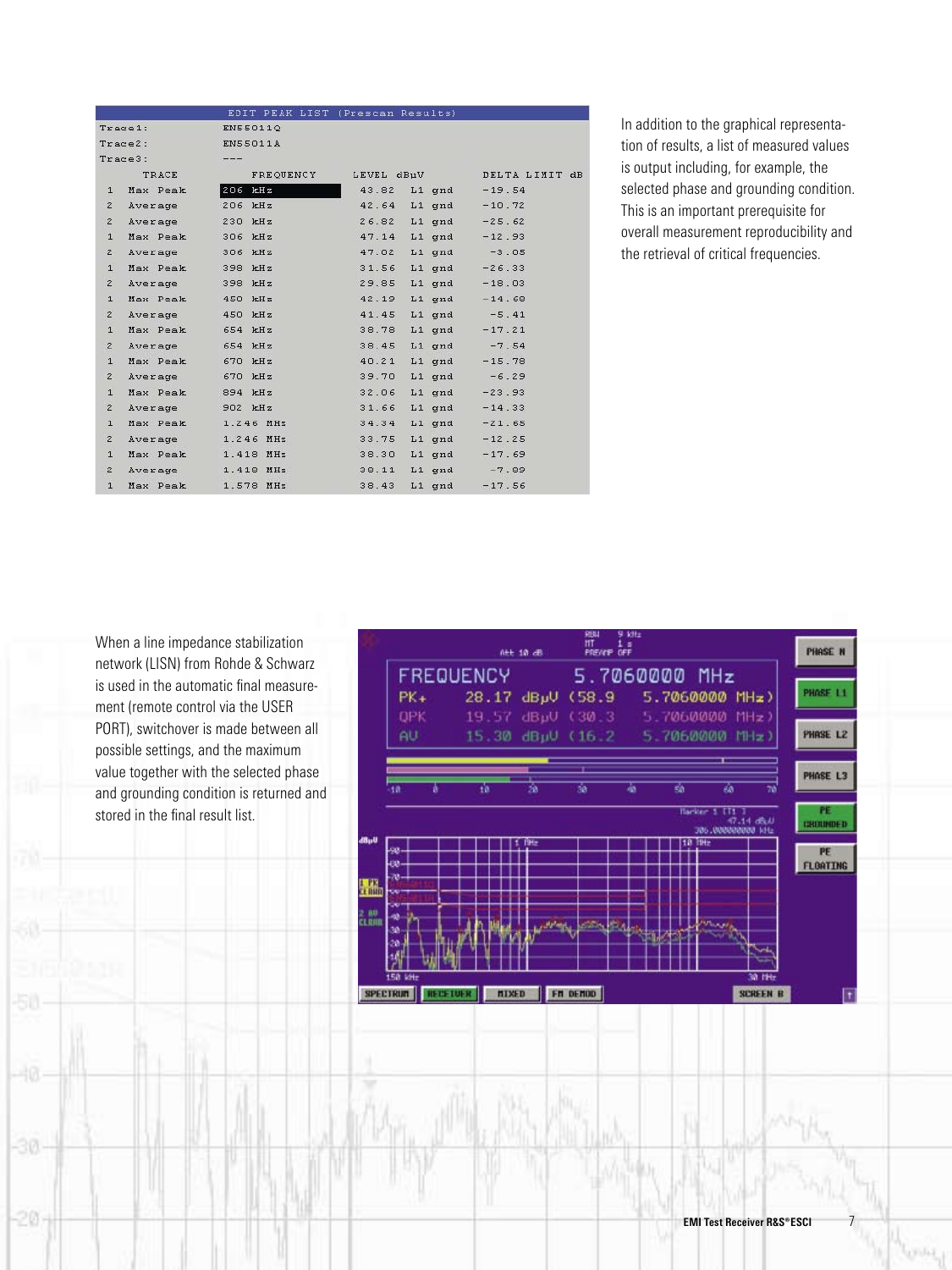|          |                              | SELECTED LIMIT LINE   |                 |
|----------|------------------------------|-----------------------|-----------------|
| Name:    | EN55011A                     | $x$ -Axis:            | LOG             |
| Domain:  | FREQUENCY                    | $x - \text{Scaling:}$ | <b>ABSOLUTE</b> |
| Unit:    | dBuV                         | $v-Scal$ ing:         | <b>ABSOLUTE</b> |
| Limit:   | <b>UPPER</b>                 |                       |                 |
| Comment: | EN 55011 Voltage on Mains AV |                       |                 |

| NAME             | COMPATIBLE               | LIMIT<br>CHECK | <b>TRACE</b>   | MARGIN   |
|------------------|--------------------------|----------------|----------------|----------|
| <b>*EN55011A</b> | $\overline{\phantom{a}}$ | off            | $\overline{2}$ | 0.000 dB |
| EN55011F         |                          | off            | $\mathbf{1}$   | 0.000 dB |
| <b>*EN550110</b> | ×                        | off            |                | 0.000 dB |
| EN55014A         |                          | off            | 1              | 0.000 dB |
| EN550140         |                          | off            |                | 0.000 dB |
| <b>EN55015A</b>  | ×                        | off            | 1              | 0.000 dB |
| EN550150         | ×                        | off            |                | 0.000 dB |
| <b>EN55022A</b>  | ×                        | off            | 1              | 0.000 dB |
| EN55022F         |                          | off            | $\mathbf{1}$   | 0.000 dB |
| EN550220         | ×                        | off            | 1              | 0.000 dB |
| FCC15AF          |                          | off            |                | 0.000 dB |
| FCC15AVO         | ×                        | off            |                | 0.000 dB |
| FCC15BF          |                          | off            | ı              | 0.000 dB |
| FCC15BVO         | ×                        | off            |                | 0.000 dB |
| STRING           | $\pmb{\times}$           | off            |                | 0.000 dB |
| THRTEST          |                          | off            |                | 0.000 dB |
| VDE0875L         |                          | off            |                | 0.000 dB |
|                  |                          |                |                |          |

An internal database provides a number of limit lines complying with current civil standards. New or user-specific limit lines can easily be generated and likewise stored in the database on the instrument's hard disk. The instrument automatically checks and indicates whether the unit of the limit line is compatible with the unit used in the current graphic display.

### Powerful firmware functions

- $\triangle$  Scan table with individually programmable parameters for subranges for automatic and interactive test routines
- Automatic level calibration
- ◆ Prescan measurement, data reduction and final measurement separate for each trace memory, i.e. up to three traces of 500 measured values each in tabular form
- ◆ Internal storage of complete instrument setups on disk or hard disk

*The screen display on the right illustrates the ¸ESCI's powerful firmware functions. A modulated or drifting signal is mapped onto the center frequency.* 

*In the case of a drifting signal, the center frequency is thus updated with every sweep. The upper screen provides the current results obtained with three different detectors in receiver mode. The values in brackets indicate the absolute maximum in each case together with the frequency at which it occurred. This function can be used, for example, in conjunction with a limit line that ensures that only values exceeding a certain threshold are measured.*

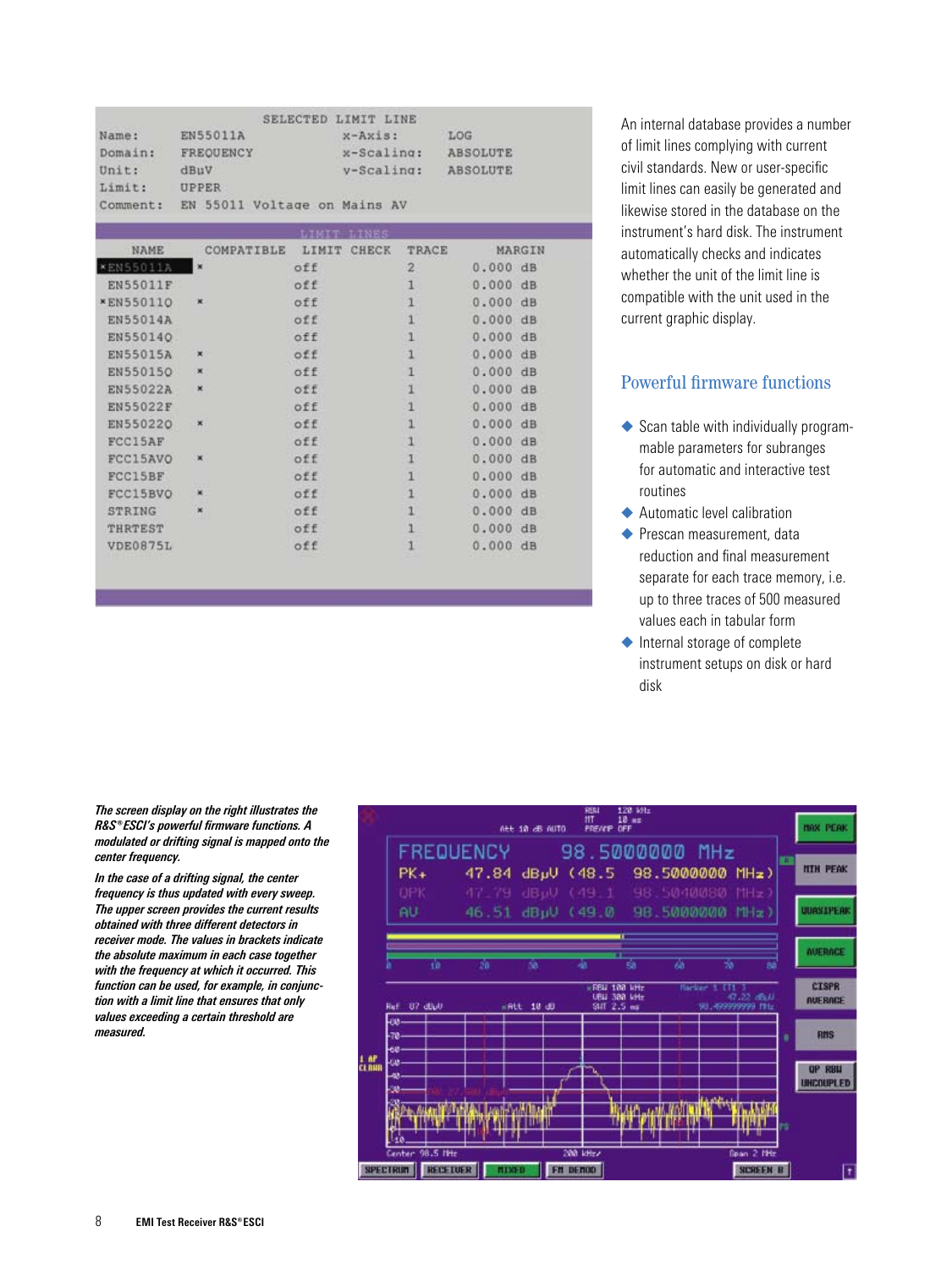### Fast EMI measurements and display in MIXED mode

EMI full-compliance test receivers are needed when certification in accordance with relevant standards is to be obtained. Featuring a pulse-resistant attenuator, preselection with a 20 dB preamplifier and a frontend withstanding high loads, the EMI Test Receiver R&S®ESCI meets the requirements of the CISPR, VDE, ANSI, FCC, EN and VCCI civil standards.

Typical EMC parameters such as the following can be measured both with the analyzer and the receiver:

- ◆ RFI voltage
- ◆ RFI power
- ◆ RFI field strength

The analyzer comes into its own where fast prescan sweeps have to be performed and evaluated with marker

functions. The test receiver, on the other hand, offers the more sophisticated techniques for data reduction and standard-conforming final measurements, including storage of all measured values and exact frequency identification.

The two operating modes can be combined in MIXED mode, thus allowing the user to optimally benefit from the advantages of either mode.

A number of operating parameters can be coupled or decoupled for test receiver mode and spectrum analyzer mode. When the same center frequency is used in the two windows, for example, IF analysis will be displayed automatically. For a test sequence using the spectrum analyzer in the prescan measurement and the test receiver in the final measurement, it is useful to couple the resolution bandwidths.



*MIXED mode bargraph and spectrum measurement. The standard-conforming bargraph measurement and the fast sweep are displayed simultaneously.*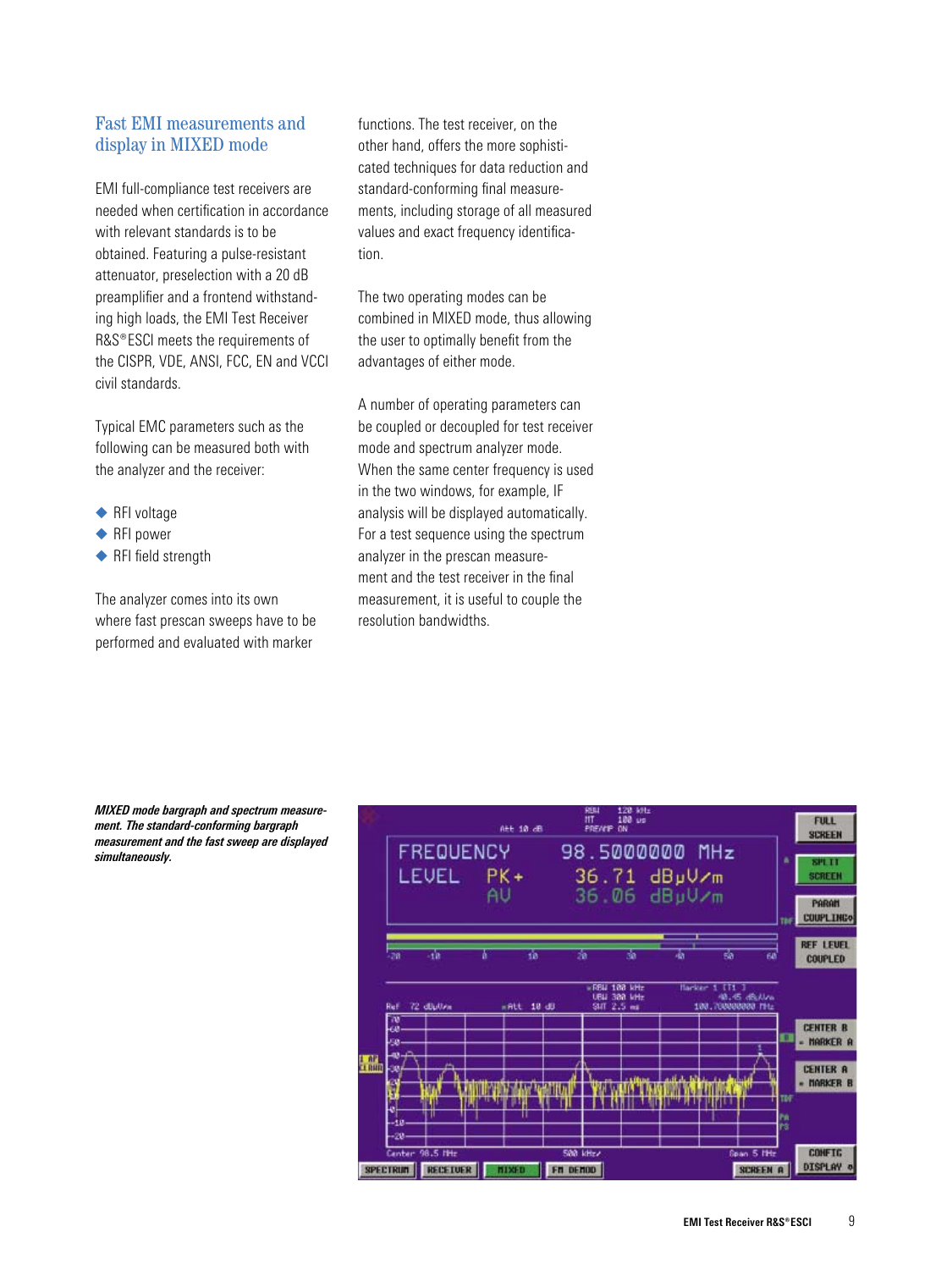### Time domain measurements

Devices with thermostatic or program control generate discontinuous interference. CISPR 14 and EN 55014 therefore specify limit values for RFI voltage with click rate weighting in the range 0.15 MHz to 30 MHz. A critical factor in measurements with conventional click rate analyzers is the occurrence of successive pulses. The individual pulse amplitudes cannot be exactly allocated due to the time constants used in quasipeak weighting, which may result in limit values being exceeded.

The R&S®ESCI's time domain analysis function can determine the pulse amplitude and duration and can thus prove very useful in such cases. It satisfies the requirements of CISPR 16-1-1 in terms of accuracy of the pulse duration measurement when the pulse duration is 10 ms or longer.

The result memory can store 1.44 million measured values per trace in time domain analysis. The measured values are stored internally and can, for example, be analyzed subsequently by zooming in on them with the marker. Each individual click interferer can thus be evaluated in detail if necessary. At a measurement time of 5 ms per measured value, the memory depth is large enough to record the peak value and quasi-peak values continuously for two hours. Thus, DUTs such as washing machines can be evaluated for click interference.

#### Design and operation

- ◆ 21 cm (VGA) TFT colour monitor for displaying interference spectra, including limit lines
- ◆ Clear-cut digital level display with 0.01 dB resolution in a separate window
- ◆ Quasi-analog display of results in the form of bargraphs, allowing immediate comparison of results supplied by detectors
- ◆ Time domain analysis (oscilloscope mode) for measuring pulse widths and heights; results can be enlarged up to maximum resolution (storage of up to 1.44 million measured values)

The 21 cm TFT colour display informs the user of all important parameters at a glance. Vertical and horizontal softkey bars make it easier to perform complex measurement tasks. For some parameters such as frequency and amplitude, dedicated hardkeys and unit keys are available.

|                | PARAMETER COUPLING<br>Frequency                                         |                                     |  |
|----------------|-------------------------------------------------------------------------|-------------------------------------|--|
|                | Analyzer Center <-> Receiver Frequency<br>Start - Stop (Sweep <-> Scan) |                                     |  |
|                | Amplitude                                                               |                                     |  |
| $\pmb{\times}$ | Attenuation + Unit                                                      |                                     |  |
| $\pmb{\times}$ | Minimum Attenuation                                                     |                                     |  |
| ×              | Preamp                                                                  | When sw                             |  |
|                | Other                                                                   | mode and<br>basic mea               |  |
| $\mathbf{x}$   | Preselector<br>Demodulator<br>Bandwidth                                 | different.<br>may be he<br>paramete |  |

Press ENTER to select/deselect field

itching between receiver spectrum analyzer mode, surement settings are often For some applications, it elpful to couple important irs between the two modes,  $\cos$ sible with the R&S®ESCI.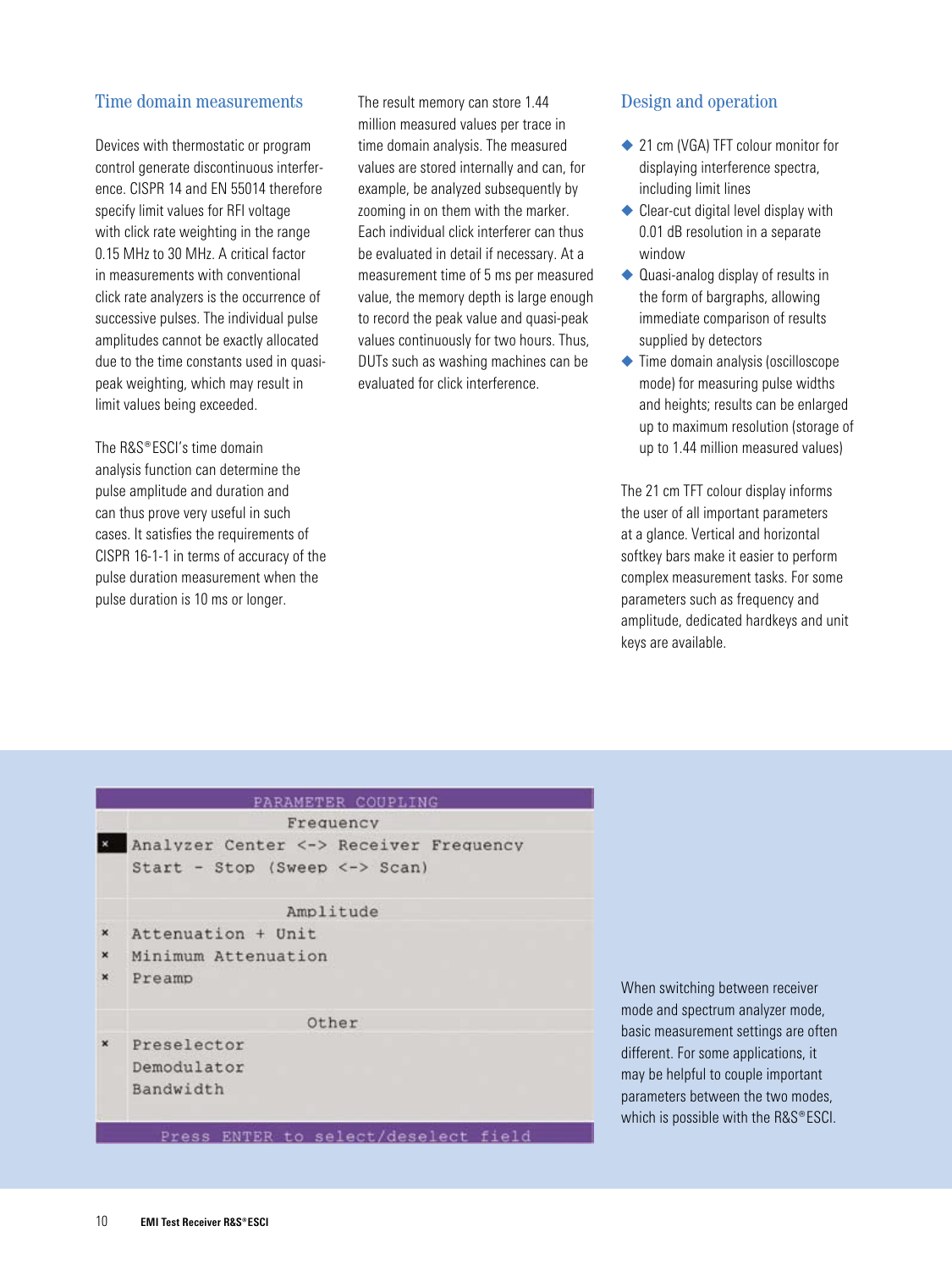#### Wide dynamic range, low DANL

The R&S®ESCI features an extremely low displayed average noise level (DANL typ. -155 dBm at 10 Hz bandwidth with preamplifier switched on). This yields an improved S/N ratio that allows even very small signals to be measured accurately.



Example of DANL measurement (from acceptance test report).

To prevent overloading caused by highenergy pulsed signals and to ensure that signal weighting remains in the linear operating range of the instrument, a preselection/preamplifier module is integrated as standard. Preselection includes 11 filters with fixed and tuned bandwidths up to 3 GHz. In receiver mode, preselection is always switched on; in analyzer mode, it can be switched on or off. The preamplifier provides 20 dB gain and thus lowers the instrument's inherent noise figure. In conjunction with the high thirdorder intercept (TOI) point, this yields an intermodulation-free range of typ. 93 dB - an excellent value even for the upper compliance class.



Example of TOI measurement (from acceptance test report).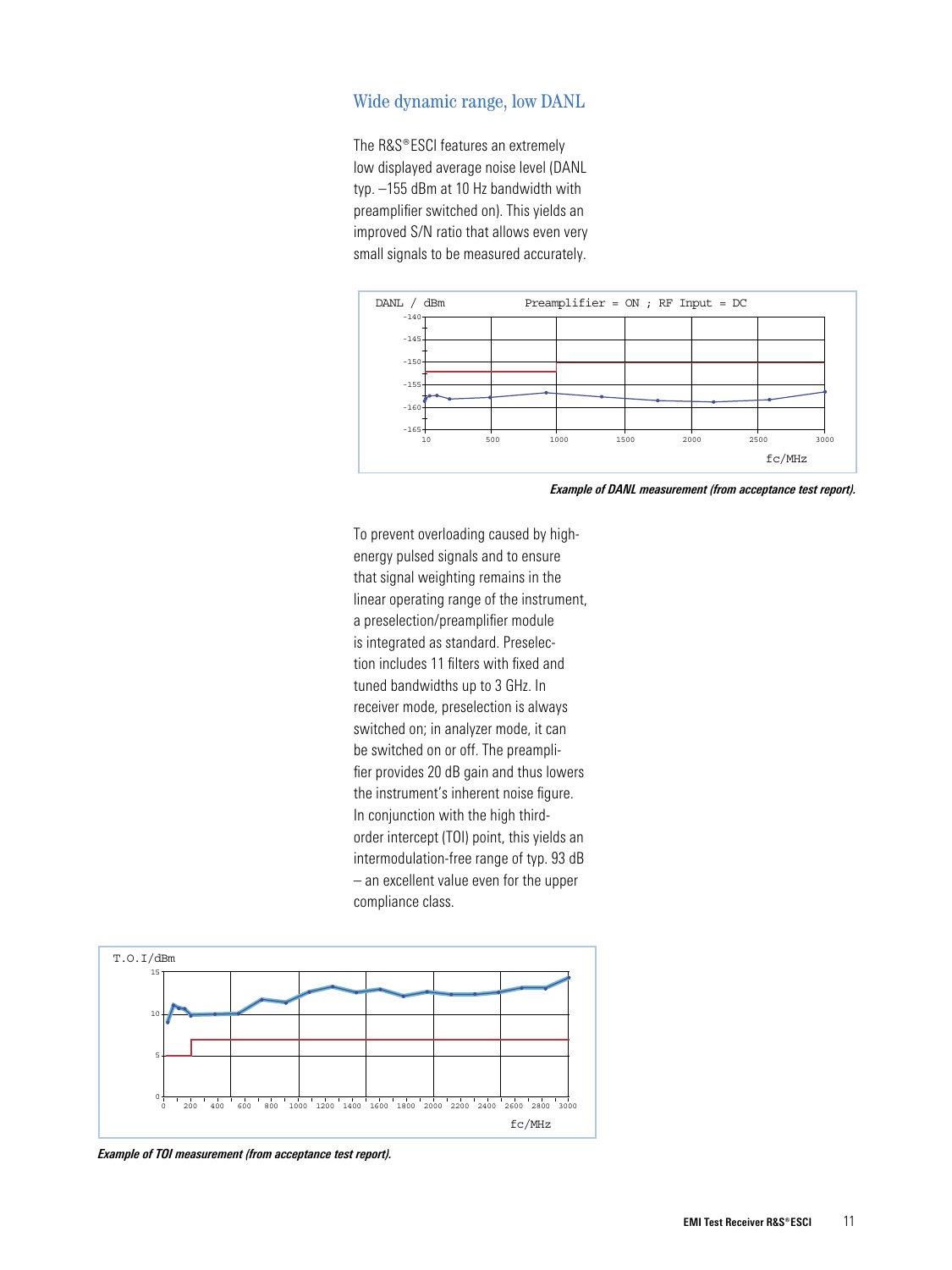#### Spectrum analyzer test routines

In analyzer mode, the R&S®ESCI offers fast test routines for a large number of typical laboratory measurements:

- ◆ Determination of TOI
- ◆ Occupied bandwidth (OBW)
- ◆ Burst power with peak, average and RMS indication
- ◆ Phase noise
- Bandwidth markers

The above routines can also be controlled via the fast GPIB interface.

#### ACPR measurements

Many mobile radio standards stipulate adjacent channel power ratio (ACPR) measurements for components and instruments. The R&S®ESCI carries out these measurements in analyzer mode using automatic test routines. All settings, measurements and filters required for a selected standard are activated at a keystroke.

In addition to offering a large number of preprogrammed standards, the R&S®ESCI allows the settings for the channel width and channel spacing to be user-defined.

With its excellent dynamic range, low phase noise and RMS detector, the R&S®ESCI offers outstanding performance also in this area.

The low phase noise of the R&S®ESCI makes it suitable for demanding measurement tasks both in the vicinity of the carrier (typ. –113 dBc (1 Hz) at 10 kHz) and far from the carrier (typ. –125 dBc (1 Hz) at 1 MHz). The R&S®ESCI is thus an ideal choice for performing spectral analysis and ACPR measurements both on narrowband systems such as IS-136 or PDC and broadband systems such as IS-95 or WCDMA.

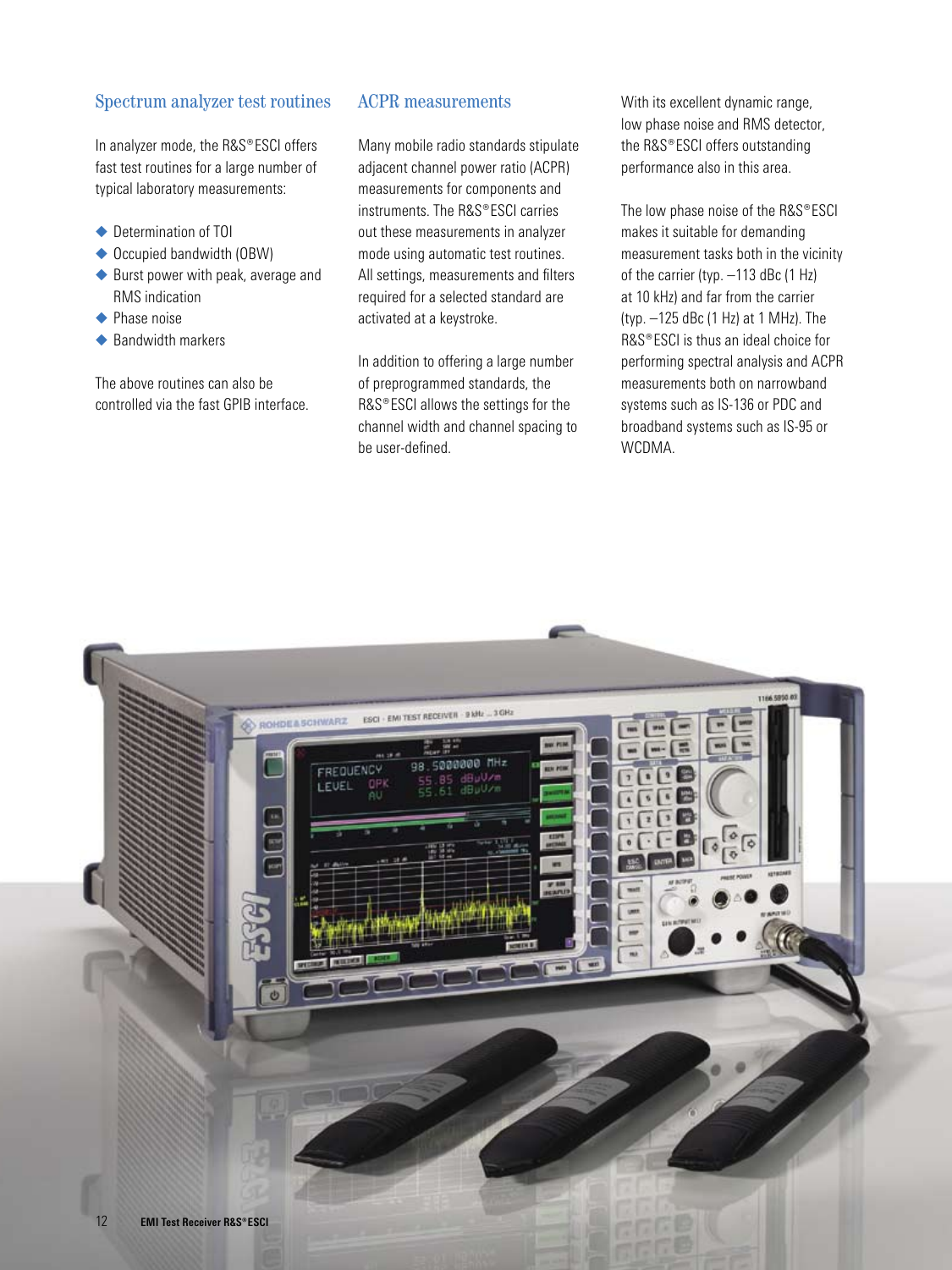## Sturdy construction – for use under any conditions

For outdoor applications, the R&S®ESCI is also available with a rugged case (option R&S®FSP-B1) with shockabsorbing corners and a carrying handle. In vehicles, the test receiver can be operated from 12 V to 28 V DC from an optional DC power supply (R&S®FSP-B30). At outdoor test sites, the R&S®ESCI can perform measurements for several hours if equipped with the optional R&S®FSP-B31 battery pack. In extreme cases, the operating time can be extended by means of an

additional battery pack. In the R&S®ESCI standard unit, data is stored on a hard disk. For use in vehicles, a flash disk can be used instead of the hard disk to withstand significant temperature fluctuations (0 °C to 55 °C) and higher levels of shock and vibration. The flash disk option (R&S®ESCI-B20) has been specially designed for use under adverse conditions.



R&S®ESCI with rugged case (option R&S®FSP-B1) including shock-absorbing corners and *carrying handle.*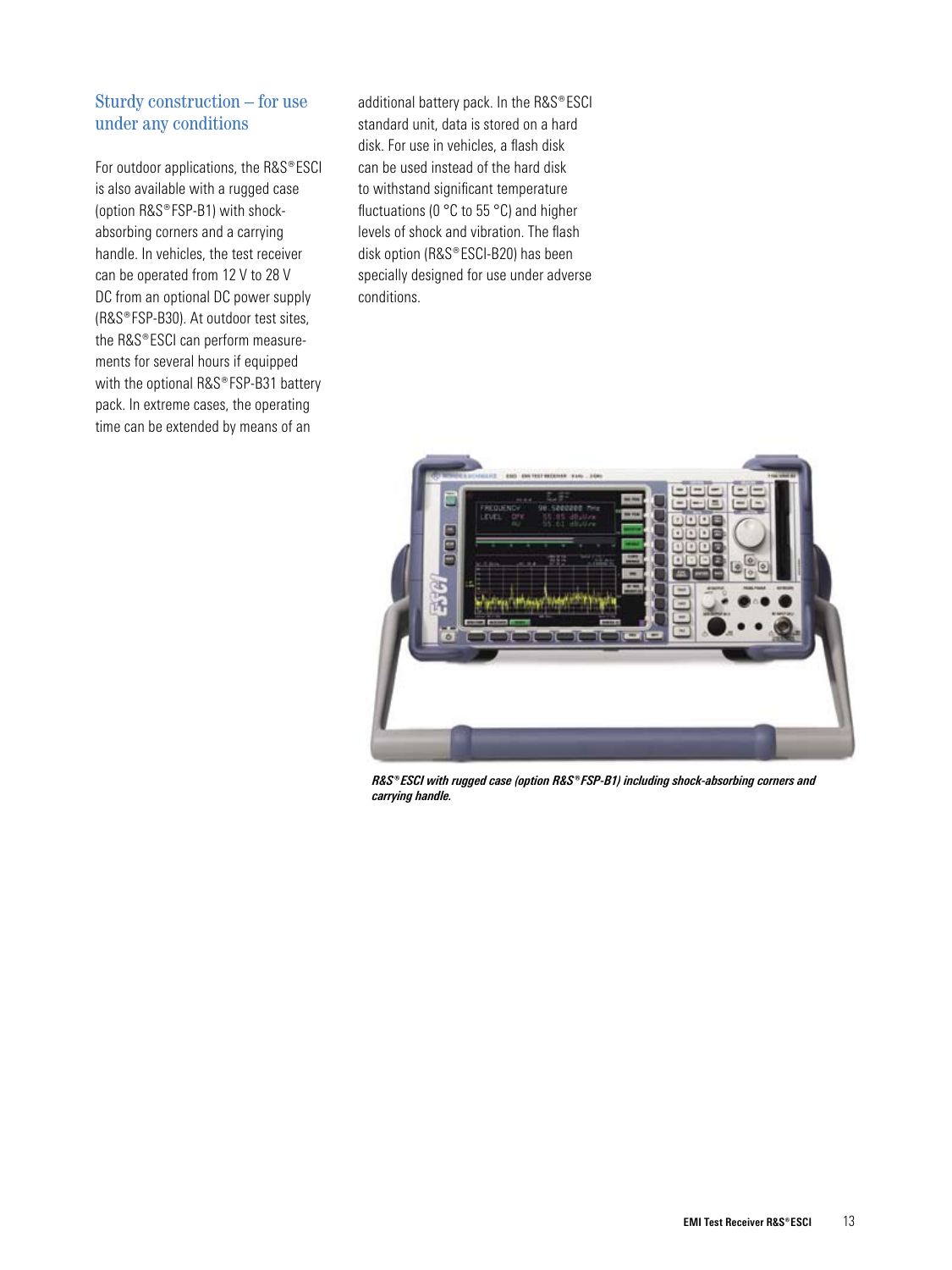## Innovative solutions

## Option: LAN interface

Using the optional LAN Interface R&S®FSP-B16, the R&S®ESCI can be configured as a network workstation:

- ◆ File logging on network drives
- ◆ Network printer
- $\blacklozenge$  Remote desktop function
- ◆ Remote control via LAN

These functions make the  $RAS^{\circ}ESCI$ ideal for networking.

## Option: scalar network analysis

The optional Internal Tracking Generator R&S®FSP-B9 and the optional External Generator Control R&S®FSP-B10 extend the  $RAS^{\circ}ESCI$  to include scalar network analyzer functionality. Using a selective measurement method, the gain, frequency response, insertion loss and return loss are measured over a wide dynamic range without being influenced by harmonics or spurious from the generator. The Internal Tracking Generator R&S®FSP-B9 covers the frequency range from 9 kHz to 3 GHz. A frequency offset of  $\pm 150$  MHz can be set for measurements on frequency-converting modules. The tracking generator can be broadband-modulated using an external I/Q baseband signal.

The R&S®FSP-B10 option uses commercial RF signal generators as its external tracking source that can be controlled via the IEC/IEEE bus or a TTL bus. This solution provides the functionality of the internal tracking generator:

- Normalization with interpolation also for reflection measurements with open and short
- ◆ Automatic bandwidth measurements with "n dB down" function
- $\triangle$  Tolerance lines with PASS/FAIL evaluation

The R&S®FSP-B6 option makes the R&S®ESCI suitable for analog TV measurements. It provides a settable RF level trigger for measurements on pulsed RF signals that are used in TDMA transmission systems.

## Option: FM measurement demodulator

The R&S®FS-K7 option adds universal digital FM demodulation capability to the R&S®ESCI. For example, synthesizer settling or frequency deviation measurements can be performed.

Results can be displayed as either of the following:

- ◆ Frequency modulation (FM) or carrier power versus time
- ◆ RF spectrum (FFT)

The FM and RF level trigger functions with wide dynamic range provide special trigger capabilities. They even allow signals to be measured for which no external trigger signal is available.

The demodulated data can be read via the IEC/IEEE bus, RS-232-C, or LAN interface and processed on an external PC.



 $RAS^*ESCI$  rear view.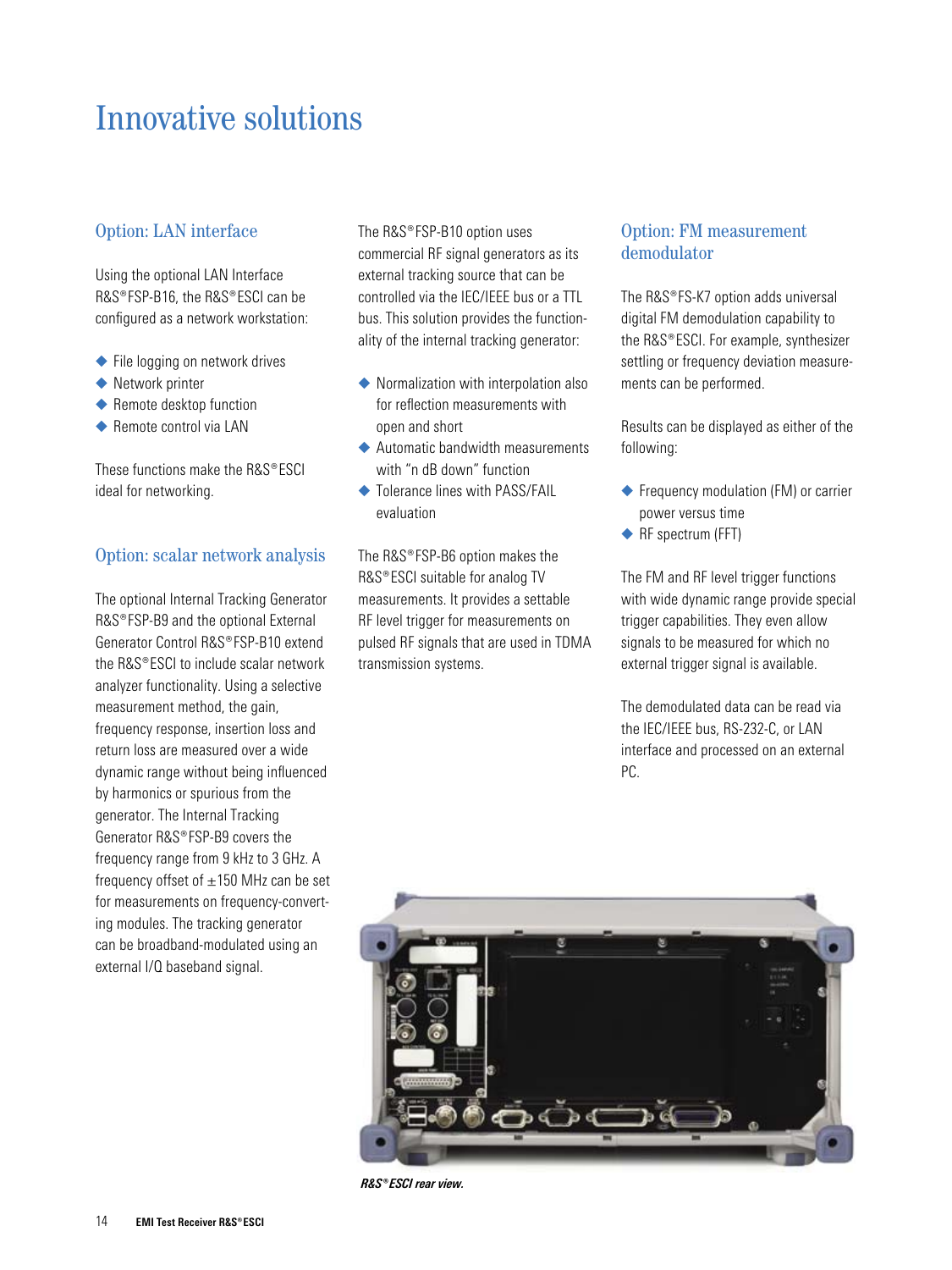## **Environmental compatibility**

- ◆ Fast and easy disassembly
- ◆ Small number of materials
- ◆ Compatibility of materials
- ◆ Easy identification of materials through appropriate marking (plastics)
- $\blacklozenge$  Recyclable housing

### Ready for the PC world

- ◆ PC-compatible screenshots, no conversion software needed
- $\blacklozenge$  Windows printer support
- ◆ USB interface (keyboard, mouse)
- ◆ Drivers: LabView, LabWindows/CVI, VXI plug & play instrument driver for VEE, Visual Basic, Visual C++, Borland C++, etc
- SCPI-compatible

## **User support**

- ◆ Customized training
- Solution-oriented consulting
- ◆ Application notes
- ◆ Recommended calibration cycle of one year



| FAIR LINE COLLECTIVE LINE 210H<br>do acros Licenses<br>$-78$                                                                         | HIA MILLES<br>$\sim$<br>1 mm<br>and E. Gar-<br>cont.<br>−     |
|--------------------------------------------------------------------------------------------------------------------------------------|---------------------------------------------------------------|
| $\Box$<br>i Saecada MH.<br>FREQUENCY<br>101114                                                                                       | 區<br>sian.<br><b>THE</b><br><b>MACK</b><br><b>SHO</b>         |
| 16<br>LEUEL<br>Q                                                                                                                     |                                                               |
| -<br>E<br>1000                                                                                                                       |                                                               |
| <b>Section</b>                                                                                                                       | <b>STERN</b><br><b>FEBUTINE</b>                               |
| 27.70<br>anni P<br>Œ                                                                                                                 | ALC YES<br><b>TELEVIS</b><br><b>Sell</b><br><b>CONTRACTOR</b> |
| <b>HARTER</b>                                                                                                                        | <b>JULIAN TYPES</b><br>$\sim$                                 |
| and has been<br>$\begin{array}{c} \hline \text{if } \mathcal{A} \subseteq \mathcal{A} \subseteq \mathcal{A} \end{array}$<br>- 1<br>o | ×                                                             |
|                                                                                                                                      |                                                               |
|                                                                                                                                      | 15<br><b>EMI Test Receiver R&amp;S®ESCI</b>                   |